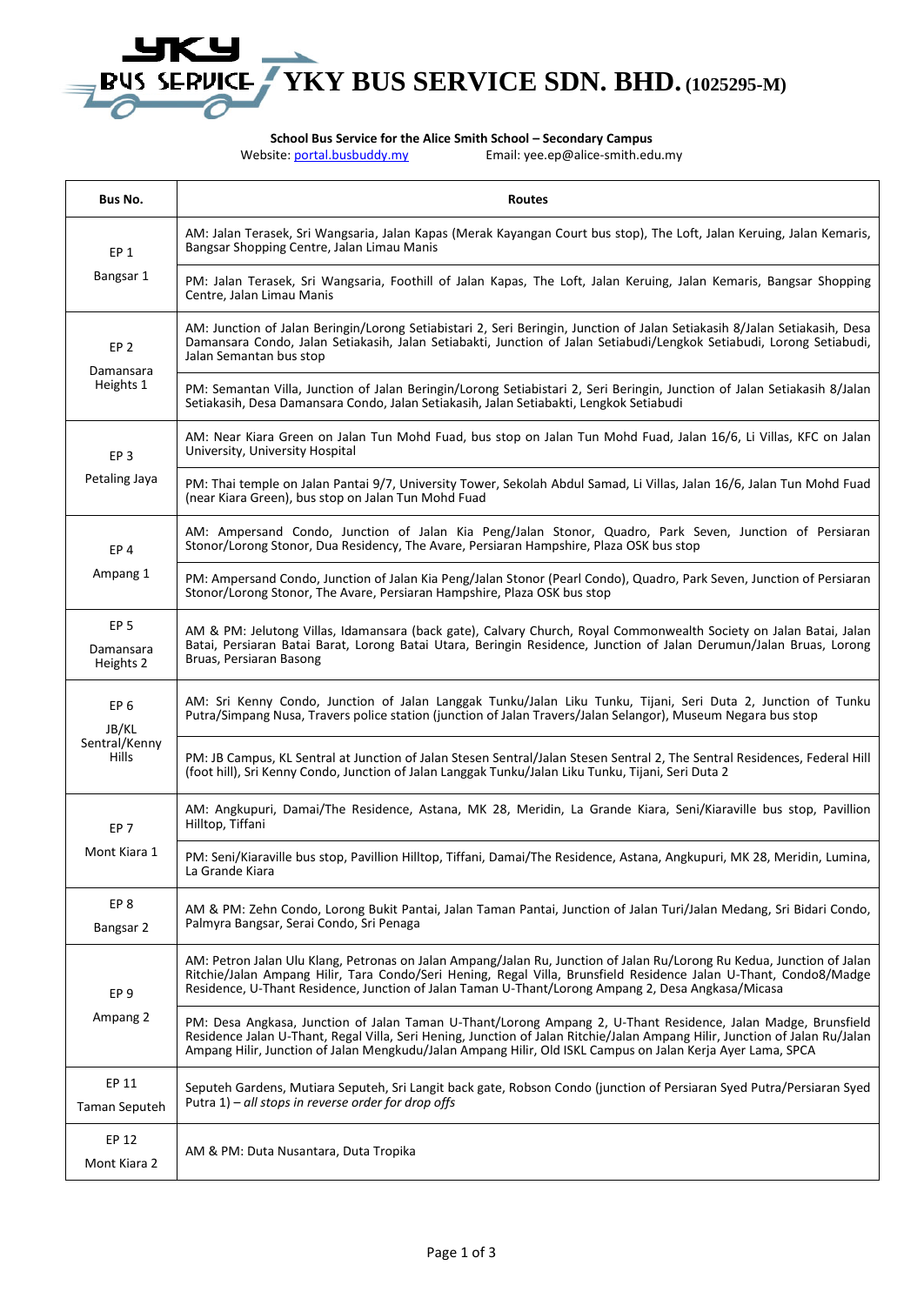## **YKY BUS SERVICE SDN. BHD. (1025295-M)**

EP 14 Mont Kiara 3 AM & PM: Kiaramas Ayuria, Kiaramas Sutera, Junction of Desa Kiara/Jalan Kiara, near McDonald's on Jalan Kiara, Arcoris/Villa Mont Kiara, MK Sophia, MK 10, MK 11, Kiara Hills (Kiara View, Serene Kiara – first stop in the afternoon), Junction of Jalan Sri Hartamas 1 & 3

#### **Activity Bus Routes – Secondary Campus**

| Bus No.                                                       | <b>EP ECA Bus Compressed Routes</b>                                                                                                                                                                                                                                                                                                                                                                                                                                                                                                                                                 |  |
|---------------------------------------------------------------|-------------------------------------------------------------------------------------------------------------------------------------------------------------------------------------------------------------------------------------------------------------------------------------------------------------------------------------------------------------------------------------------------------------------------------------------------------------------------------------------------------------------------------------------------------------------------------------|--|
| EP A<br>Ampang                                                | Ampersand, Junction of Jalan Kia Peng/Jalan Stonor, Quadro, Park Seven, Junction of Persiaran Stonor/Lorong Stonor,<br>The Avare, Junction of Persiaran Hampshire/Jalan Mayang Sari, OSK bus stop, Desa Angkasa, Junction of Jalan Taman<br>U-Thant/Lorong Ampang 2, U-Thant Residence, Madge Mansions Condo, Jalan Madge, Junction of Gerbang Ampang<br>Hilir/Jalan Penggawa, Seri Hening, Junction of Jalan Ampang Hilir/Jalan Ritchie, Junction of Jalan Ampang Hilir/Jalan Ru,<br>Junction of Jalan Ampang Hilir/Jalan Mengkudu, Old ISKL Ampang on Jalan Kerja Ayer Lama, SPCA |  |
| EP B<br>Bangsar                                               | Zehn Condo, Junction of Lorong Bukit Pantai/Jalan Taban, Jalan Taman Pantai, Sri Wangsaria (opposite road), The Loft,<br>Cascadium Condo, Bangsar Shopping Centre, Jalan Limau Manis                                                                                                                                                                                                                                                                                                                                                                                                |  |
| EP C<br>JB/Mont<br>Kiara/Kenny Hills                          | JB Campus, Duta Nusantara, Duta Tropika, Tijani, Junction of Jalan Langgat Tunku/Jalan Liku Tunku, Impian Bukit Tunku,<br>Sri Kenny, Sri Duta 2, Jalan Tengku Ampuan                                                                                                                                                                                                                                                                                                                                                                                                                |  |
| EP <sub>D</sub><br>Damansara<br>Heights                       | Galeria Sri Perdana, Jelutong Villas, Idamansara, Calvary Church Damansara Endah, Junction of Jalan Batai Utara/Jalan<br>Beringin, Bukit Damansara School (Junction of Jalan Bruas/Beringin), playground on Jalan Setiabakti, Junction of Jalan<br>Setiabakti/Jalan Setiabakti 2, Jalan Beringin roundabout, Junction of Jalan Setia Murni 3/Jalan Beringin, Seri Beringin<br>Guardhouse, Desa Damansara, Jalan Setiakasih                                                                                                                                                          |  |
| EP <sub>E</sub><br>Taman<br>Seputeh/PJ                        | Robson Condo (Junction of Persiaran Syed Putra/Persiaran Syed Putra 1), Jalan University, SMK Sultan Abdul Samad,<br>Jalan 16/1, Li Villas Condo, bus stop on Jalan Tun Mohd Fuad (Kiara Green)                                                                                                                                                                                                                                                                                                                                                                                     |  |
| EP G<br>Mont Kiara/Sri<br>Hartamas                            | Kiara Hills, Jalan Puncak Kiara Utama, Sunway Vivaldi, Kiaramas Ayuria, Kiaramas Sutera, MK Sophia, MK 10, MK 11,<br>Angkupuri, Damai, Astana, MK 28, MK Meridin, La Grande, MK Seni/Kiaraville, Junction of Jalan Sri Hartamas 1 & 3                                                                                                                                                                                                                                                                                                                                               |  |
| ON FRIDAYS, THE EP ECA BUS STOPS AT JALAN BELLAMY CAMPUS ONLY |                                                                                                                                                                                                                                                                                                                                                                                                                                                                                                                                                                                     |  |

**Bus Routes**

This list shows the order of existing pick-up and drop-off points, from the first to the last stop. Buses do not enter condominiums or gated community premises and the bus generally stops in front of the guardhouse or near to it. We do not run a door to door service and a common stop points may be established for certain areas.

For locations/condominiums not mentioned but are close to the ones listed above, please enquire on the serviceability of the area. Exact location for street names mentioned above is removed for privacy. If you live on the same street, please inquire via email if the bus is able to service your address.

### **ECA Bus**

ECA buses are run on a compressed route and therefore is different from the normal dismissal bus route. Please refer to the ECA bus route above to identify where the closest drop off point is for your address. On Fridays, the ECA bus drops off at JB campus only. Parents are to pick their children from the JB campus.

#### **Pick up and drop off**

As a general guideline, morning pick-ups are around 6.30am to 7.10am and buses depart from school approximately 3.00pm for normal dismissals and 4.00pm for ECA dismissals. Secondary campus ECA buses are run on compressed routes.